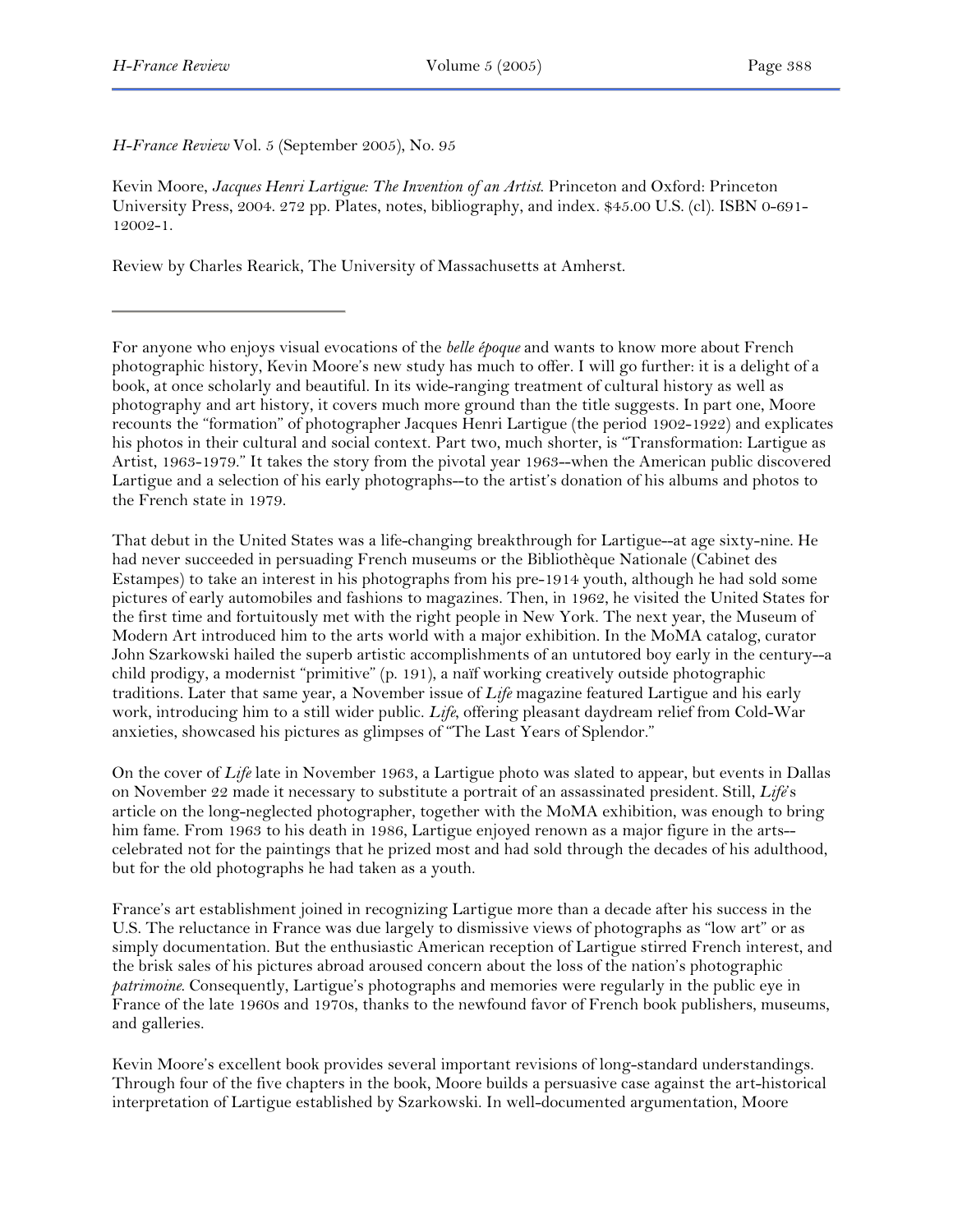demolishes the notion of Lartigue as a naïve and innocent child prodigy and a "primitive" working outside art-historical influences. Young Lartigue benefited greatly from the photographic know-how and equipment of his father, a wealthy banker and avid amateur photographer. The elder Lartigue was, in fact, an excellent photographer (as reproductions in the book show) with state-of-the-art cameras. Father helped son at every step, giving him new cameras every year, showing him what could be done, and developing and printing photos. Father was certainly there to help with the first camera that Jacques received at age eight in 1902, as the large wooden camera was too big for the boy to handle alone. Further, the author maintains, some of the photos attributed to the boy were more likely taken by his father. In one particularly egregious case, the boy photographer himself appears in a photo commonly identified as one of his "boyhood photographs" (without the benefit of a remote shutter release).

Another part of the boy's artistic acculturation came from the rich visual milieu surrounding him--the abundance of illustrated magazines in his home and the cinema that he attended regularly. In his later teens, he extended his enthusiasm for picture taking to making his own motion pictures. He received his first movie camera and projector for Christmas in 1911; by late 1912 he had three more movie cameras. In his albums and diary henceforth, he organized his visual experience into sequences following the model of cinematic narrative. In short, Lartigue was hardly a naïve or unsophisticated lad. Furthermore, Moore points out, the "boy photographer" was not a child when he took most of the well-known photographs. After an early period of understandable "ineptitude" (p. 48), he came into his own as a noteworthy photographer at age sixteen--in 1910. For the photos displayed at MoMA, Lartigue's age ranged from eleven to twenty-eight, with the average being seventeen (p. 191).

A second major revisionist argument in the book targets the view of the photographs as primary-source documentation of the *belle époque*. Although that period label does not fit well any long stretch of years for French society as a whole, for the Lartigue family and their social circle before 1914, life certainly appears to have been "belle" in the photographs that have become so famous. We see only Parisians whose lives centered on the avenues of the sixteenth arrondissement (where the family home was) and the Bois de Boulogne, frequent holidays in seaside resorts (Deauville and Nice), a family château, and Alpine skiing lodges. Certainly Lartigue's camera captured privileged, fashionable men, women, and children busily pursuing their favorite leisure activities, riding bicycles, swimming, strolling on the beach, playing with go-carts, automobiles, model airplanes, and early aircraft. Yet the images that we now have, Moore points out, are not simply and purely documentary records of a pre-1914 social world. Rather they are photos reworked a half century later, in the 1960s and 1970s, to suit the tastes of a time indulging in a love affair with a *belle époque* of dreams and selective memories. The pictures were reframed, drastically cropped down to the most dramatic part of a large picture, and reprinted for the best effect. Responding to nostalgic interests of that later time, Lartigue also retouched his youthful journal, remade his early photo albums, and wrote his memoirs (1975). Further, while Lartigue did concentrate on high society, elite sport and fashion, his lens was often not aimed at the best face of the *gratin*. Many of the photos seem inspired by a satirical or mocking humor, Moore points out--such as the pictures of oh-so-stylish women in their lavishly garnished hats and furs, with suitably accessorizing dogs in tow. For the cover of the book under review, Moore has chosen an unforgettable photograph of a high-society couple dressed in their finest, looking quite ill-at-ease, if not downright unhappy, the woman tensely biting her lip, the swarthy gentleman staring askance and frowning pensively.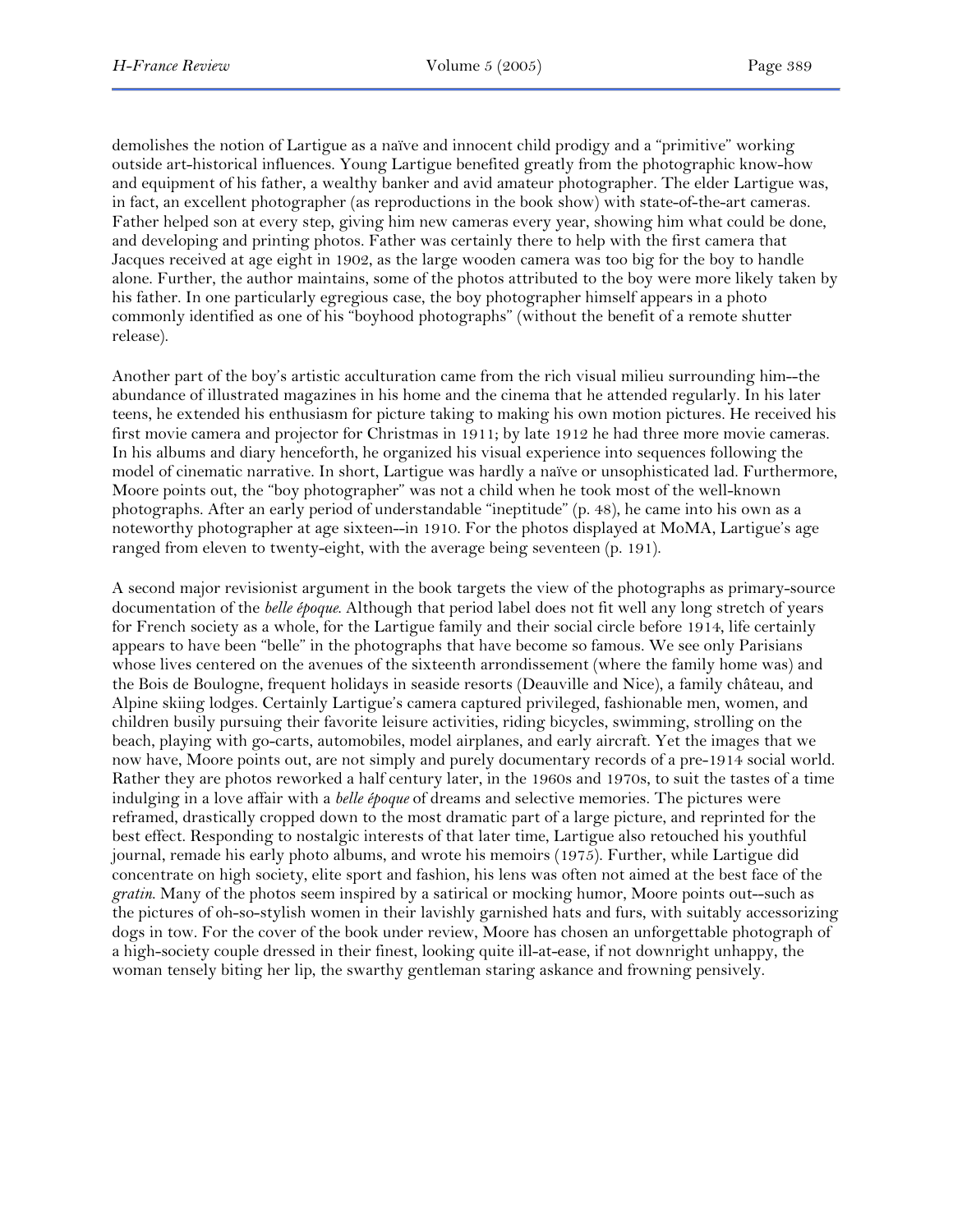

Moore's correctives about Lartigue's work and the beautifully reproduced photographs make this book a valuable contribution. Yet it offers only scant information about most of Lartigue's life. Perhaps the documentation that would be required for that does not exist. Or has Moore downplayed the biographical in order to give maximum effect to the historical context? In explaining the visual culture of Lartigue's youth so fully and so well, the author comes close to asserting an argument of cultural determinism, making the boy appear a kind of empty puppet figure. "Lartigue was photographically programmed," Moore declares (p. 8). That seems to be Moore's answer to the question that he raises at the very beginning of his introduction: "What makes an artist?" His second question--"Talent?"- remains a question. With so much of the book devoted to "historiographic critique" (p. 216), a fulsome appreciation of Lartigue's youthful talent (and the beauty of the photos) falls to the wayside. Some scholar in the future is left with the task of putting that element back into the story. When that happens, that scholar will doubtless use Moore as a foundational work. Just as Moore has identified as a period break "Lartigue after MoMA," making it a major subheading in his book, a future historian will have reason to devote a section to "Lartigue after Moore."